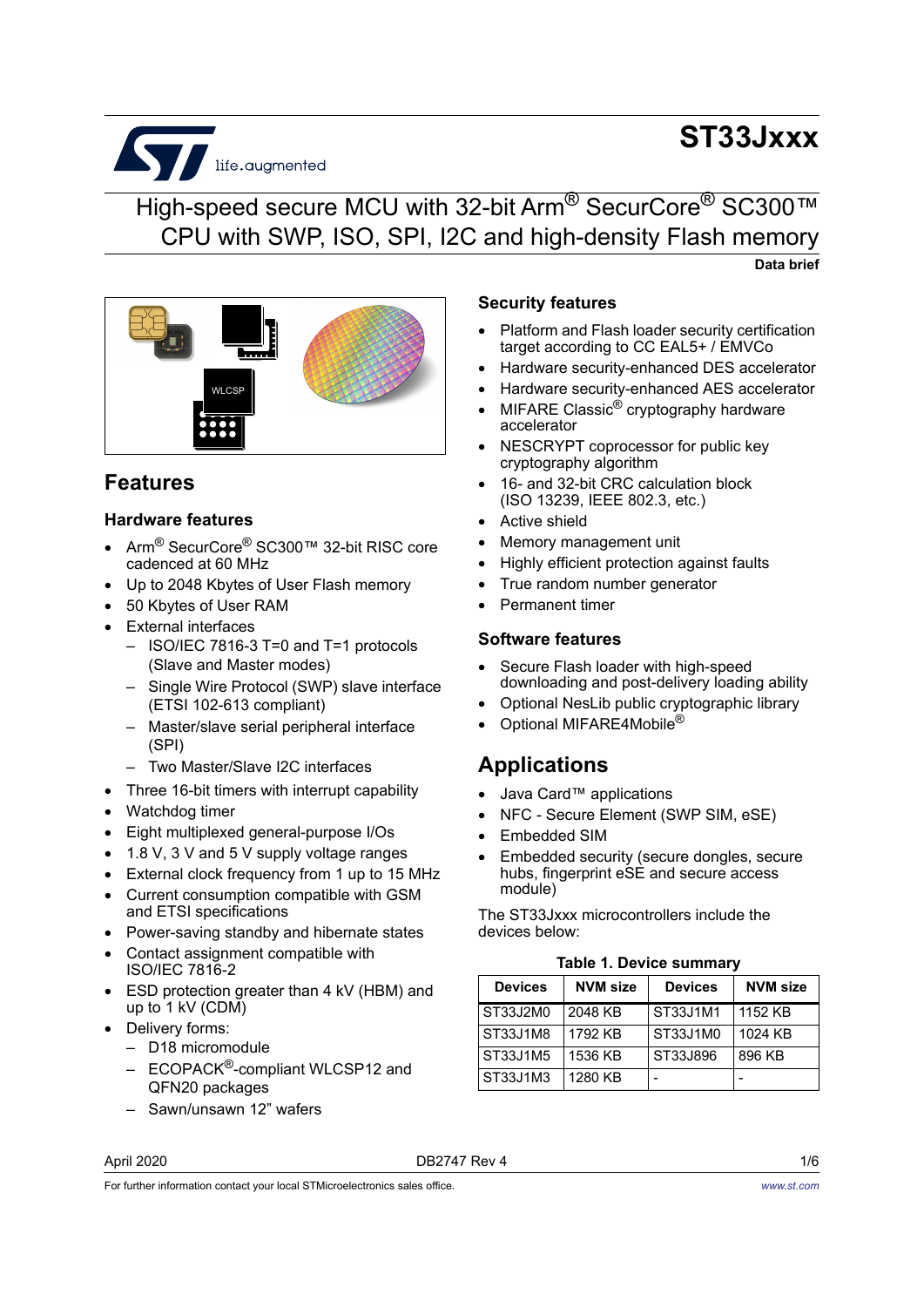# <span id="page-1-0"></span>**1 Description**

The ST33Jxxx is a serial access microcontroller designed for secure mobile applications. It incorporates the most recent generation of Arm<sup>®(a)</sup>processors for embedded secure systems. Its SecurCore<sup>®</sup> SC300™ 32-bit RISC core is built on the Cortex<sup>®</sup>-M3 core with additional security features to help to protect against advanced forms of attacks.

The ST33Jxxx provides high performance thanks to a fast SC300 processor, cryptoaccelerators (DES, AES and MIFARE Classic $^{\circledR}$  (b)) and improved Flash memory operations. Cadenced at 60 MHz, the SC300™ core brings great performance and excellent code density thanks to the Thumb®-2 instruction set.

Strong and multiple fault protection mechanisms ensure a guaranteed high-detection coverage that facilitates the development of highly secure software. This is achieved by using two CPUs in locked-step mode, error codes in sensitive memories and hardware logic.

arm





a. Arm is a registered trademark of Arm limited (or its subsidiaries) in the US and/or elsewhere.

b. MIFARE Classic is a registered trademark of NXP B.V. and is used under license.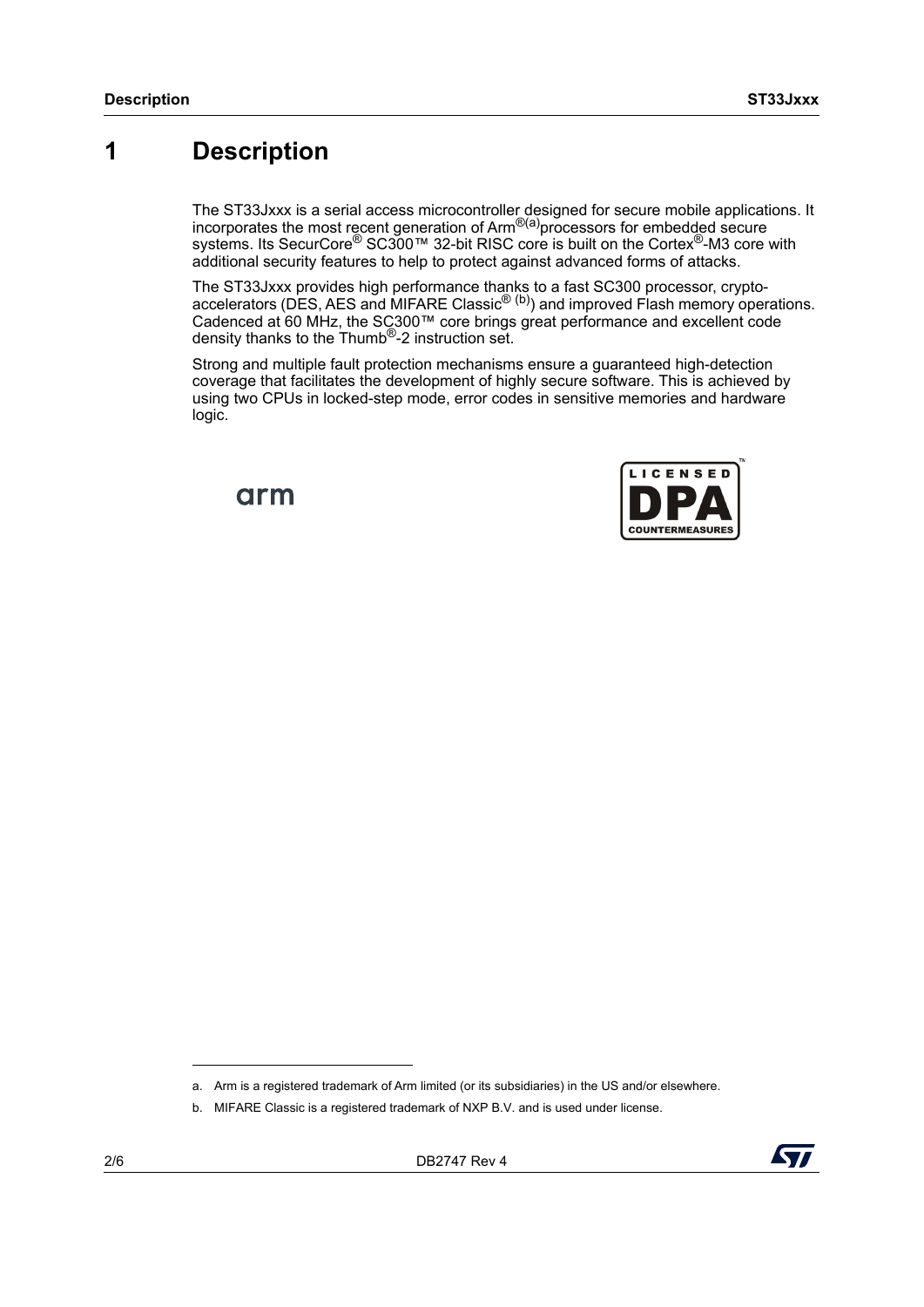## <span id="page-2-0"></span>**2 General information**

The ST33Jxxx offers a serial communication interface fully compatible with the ISO/IEC 7816-3 standard (T=0, T=1) and a single-wire protocol (SWP) interface for communication with a near field communication (NFC) router in Secure Element (SE) applications. The device also includes an SPI Master/Slave interface as well as two I2C Master/Slave interfaces for communication in non-SIM applications: SPI Slave up to 26 MHz, SPI Master up to 13 MHz, I2C Slave High-speed mode up to 2.4 Mbit/s, I2C Master Fast-mode plus up to 1 Mbit/s. Up to four of these interfaces can run independently.

Three general-purpose 16-bit timers as well as a watchdog timer are available. One permanent timer (PMT) with a count capability up to 8 days in low-power mode is available.The ST33Jxxx features hardware accelerators for advanced cryptographic functions. The EDES peripheral provides a secure DES (Data Encryption Standard) algorithm implementation, while the NESCRYPT crypto-processor efficiently supports the public key algorithm. The AES peripheral ensures secure and fast AES algorithm implementation.

The ST33Jxxx operates in the –25 to +85 °C temperature range and 1.8 V, 3 V and 5 V supply voltage ranges. A comprehensive range of power-saving modes enables the design of efficient low-power applications:

- Hibernate mode down to 1 μA for embedded solutions
- Standby mode for SIM or embedded applications.

In terms of application, ST offers optional software packages:

- NesLib public key cryptographic library
- MIFARE4Mobile<sup>® (a)</sup>

In order to meet environmental requirements, ST offers this device in different grades of  $ECOPACK^{\circledR}$  packages, depending on their level of environmental compliance. ECOPACK<sup>®</sup> specifications, grade definitions and product status are available at: *[www.st.com](http://www.st.com)*.  $ECOPACK^{\circledR}$  is an ST trademark.

a. MIFARE4Mobile is a registered trademark of NXP B.V. and is used under license.

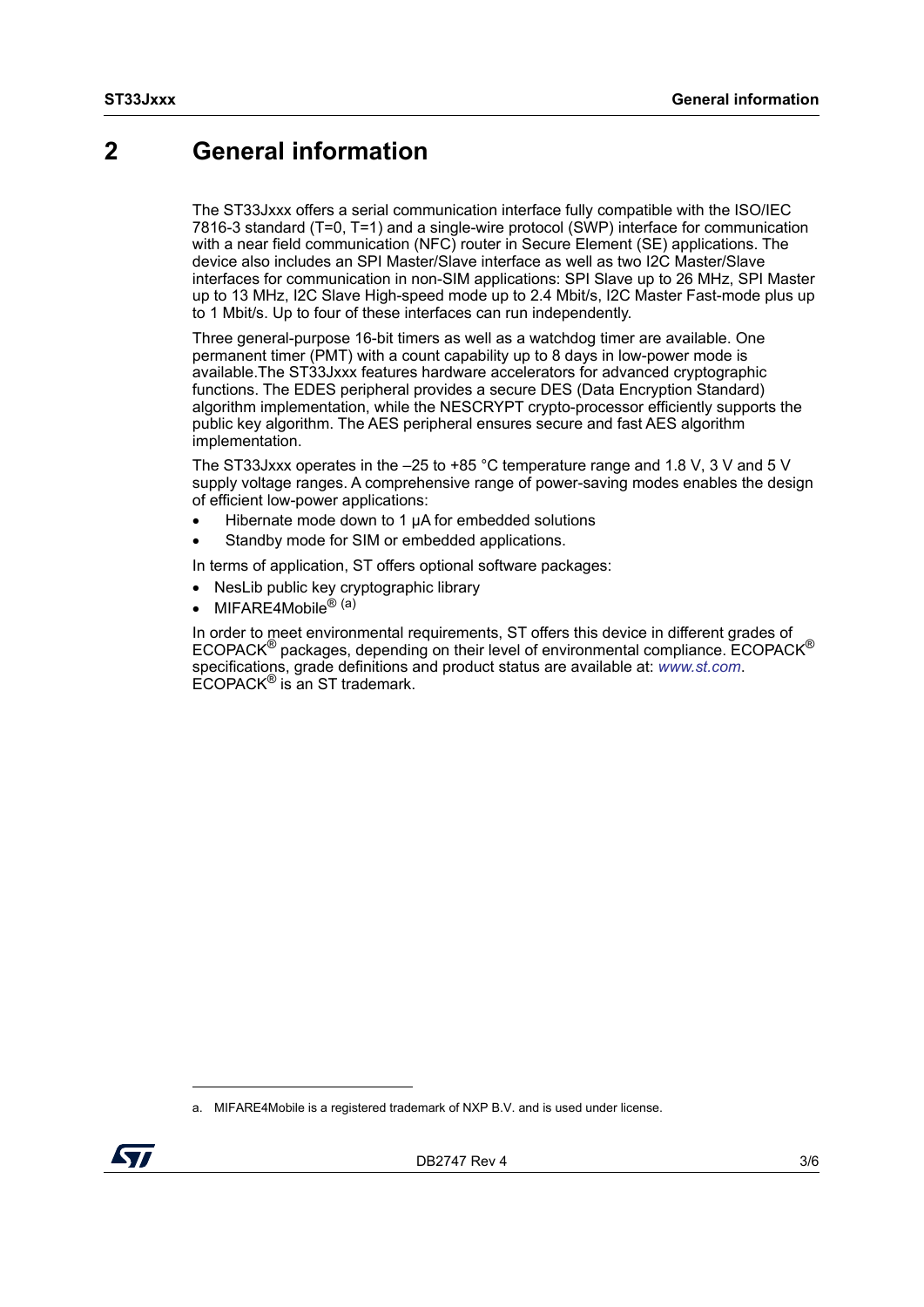# **3 Software development tool description**

Dedicated SecurCore® SC300™ software development tools are provided by Arm and Keil<sup>®</sup>. This includes the Instruction Set Simulator (ISS) and C compiler. The documentation is available on the Arm and Keil web sites.

Moreover, STMicroelectronics provides:

- A time-accurate hardware emulator controlled by the Keil debugger and the STMicroelectronics development environment.
- A complete product simulator based on Keil's ISS simulator for the SecurCore® SC300™ CPU.
- A secure Flash memory loader with high-speed software downloading capability and post-delivery loading ability in accordance with protection profile BSI-CC-PP-0084- 2014 including Loader Package 2, and the ANSSI note ANSSI-CC-NOTE-06/2.0.

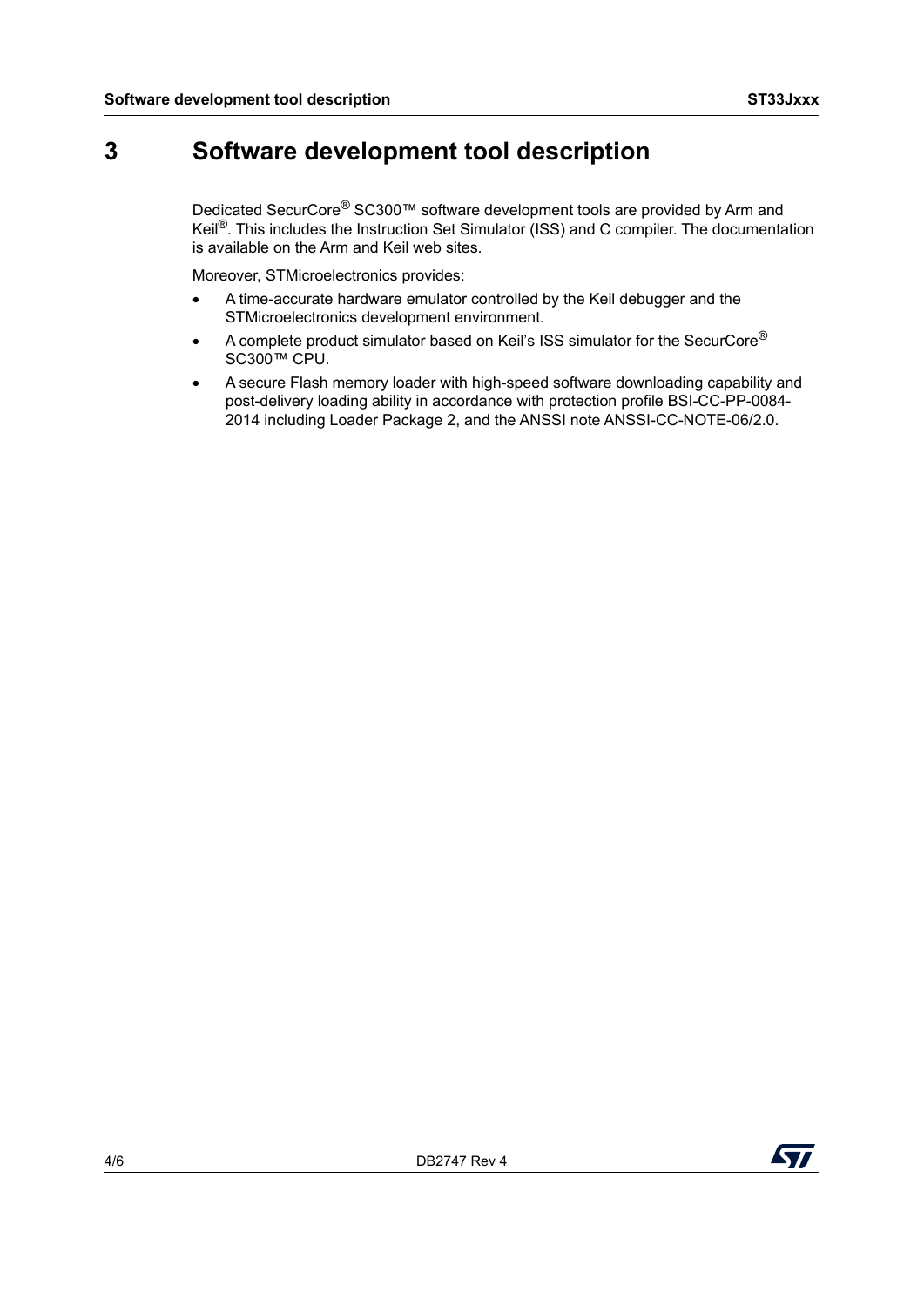# **4 Revision history**

| Date        | <b>Revision</b> | <b>Changes</b>                                                                                                                                                                                                                                 |
|-------------|-----------------|------------------------------------------------------------------------------------------------------------------------------------------------------------------------------------------------------------------------------------------------|
| 02-Jan-2015 | 0.1             | Initial release.                                                                                                                                                                                                                               |
| 13-Nov-2015 |                 | Updated package information.<br>Updated CC EAL level and added post-delivery loading<br>capability of Flash loader.<br><b>Updated Applications.</b><br>Updated Section 1: Description and Section 2: Software<br>development tool description. |
| 07-Jan-2016 | 2               | Added part numbers (see Table 1: Device summary).                                                                                                                                                                                              |
| 16-Feb-2017 | 3               | Updated device core frequency.<br>Removed DFN8 package.<br>Added maximum CDM value for ESD protection.<br>Updated I2C slave High-speed mode speed.<br>Small text changes.                                                                      |
| 03-Apr-2020 | 4               | Modified CC FAI level.<br>Reorganized Section 1: Description, with Arm logo<br>update.<br>Added Section 2: General information.<br>Updated MIFARE data.                                                                                        |

#### **Table 2. Document revision history**